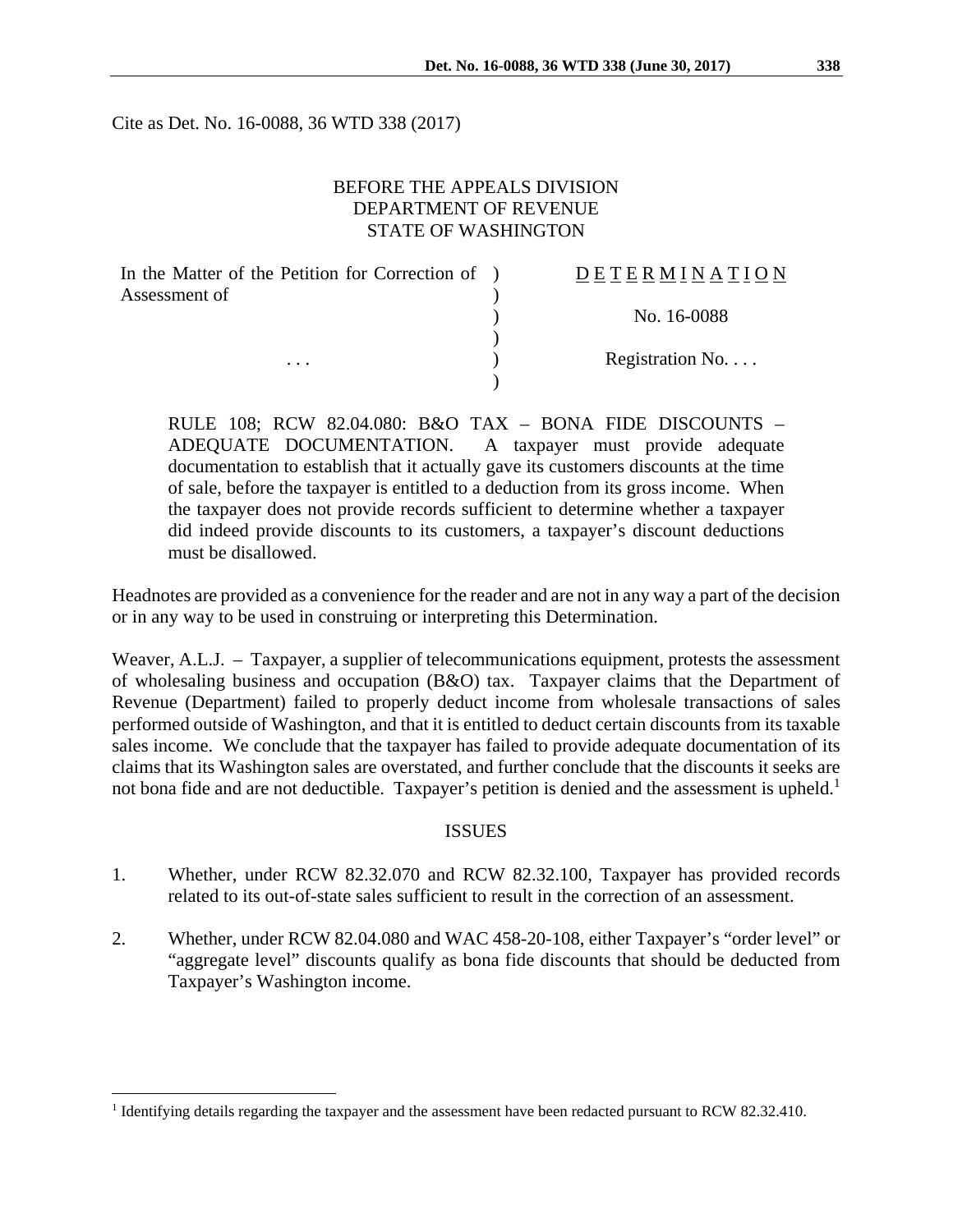# FINDINGS OF FACT

[Taxpayer] is an out-of-state company that sells communication equipment and services to address the internet protocol and cloud networking needs of its customers, which includes providing ultrabroadband fixed and wireless access to those customers. Taxpayer is a subsidiary of [Parent], and was formed with the merger of two companies . . . .

The Audit Division of the Department audited Taxpayer for the period of January 1, 2007, through December 31, 2010. The audit period coincided with the initial start-up of Taxpayer's consolidated operations. After the consolidation, Taxpayer consisted of a framework of former stand-alone affiliates and subsidiaries. Taxpayer's monthly filings reflected consolidated transactional activity prepared from separate accounting systems, each used by the pre-merger companies. The Audit Division was required to access five separate accounting systems, as well as other data feeds, to complete the audit.

Throughout the audit process, Taxpayer cited issues with its internal sales reporting system. In particular, Taxpayer was unable to correctly allocate transactions to the appropriate ship-to locations. The Audit Division and Taxpayer's staff collaborated to analyze numerous individual sales purchase orders and correlated invoices in an attempt to properly allocate Washington sales to Washington.

As a result of this collaboration, the Audit Division removed many non-Washington job sites from the revenue population reported for Washington. Because the actual sales documents were voluminous and Taxpayer's merged accounting systems produced inconsistent and unreliable data, the Audit Division estimated Taxpayer's Washington tax liability based upon the sales purchase orders and correlated invoices provided by Taxpayer.

The audit resulted in an assessment totaling  $\text{\$} \ldots$ , which included  $\text{\$} \ldots$  in wholesaling B&O tax, \$ . . . in service and other activities B&O tax, \$ . . . in interest, as well as a retail sales tax credit of \$ . . . , and a retailing B&O tax credit of \$ . . . .

Taxpayer filed a timely appeal of the assessment.

Taxpayer's original . . . petition requested an adjustment to the assessment based on "further documentation" that would be provided:

[S]uch as contracts, customers purchase orders, invoices, statement of works and projects records which will establish that there was income incorrectly designated to Washington which were for jobsites or location of use of tangible personal property, software and services outside the state of Washington.

*See* Taxpayer's . . . Petition.

The relief sought by Taxpayer in its original . . . petition was predicated on Taxpayer providing additional documentation to show that the Audit Division's income estimates included income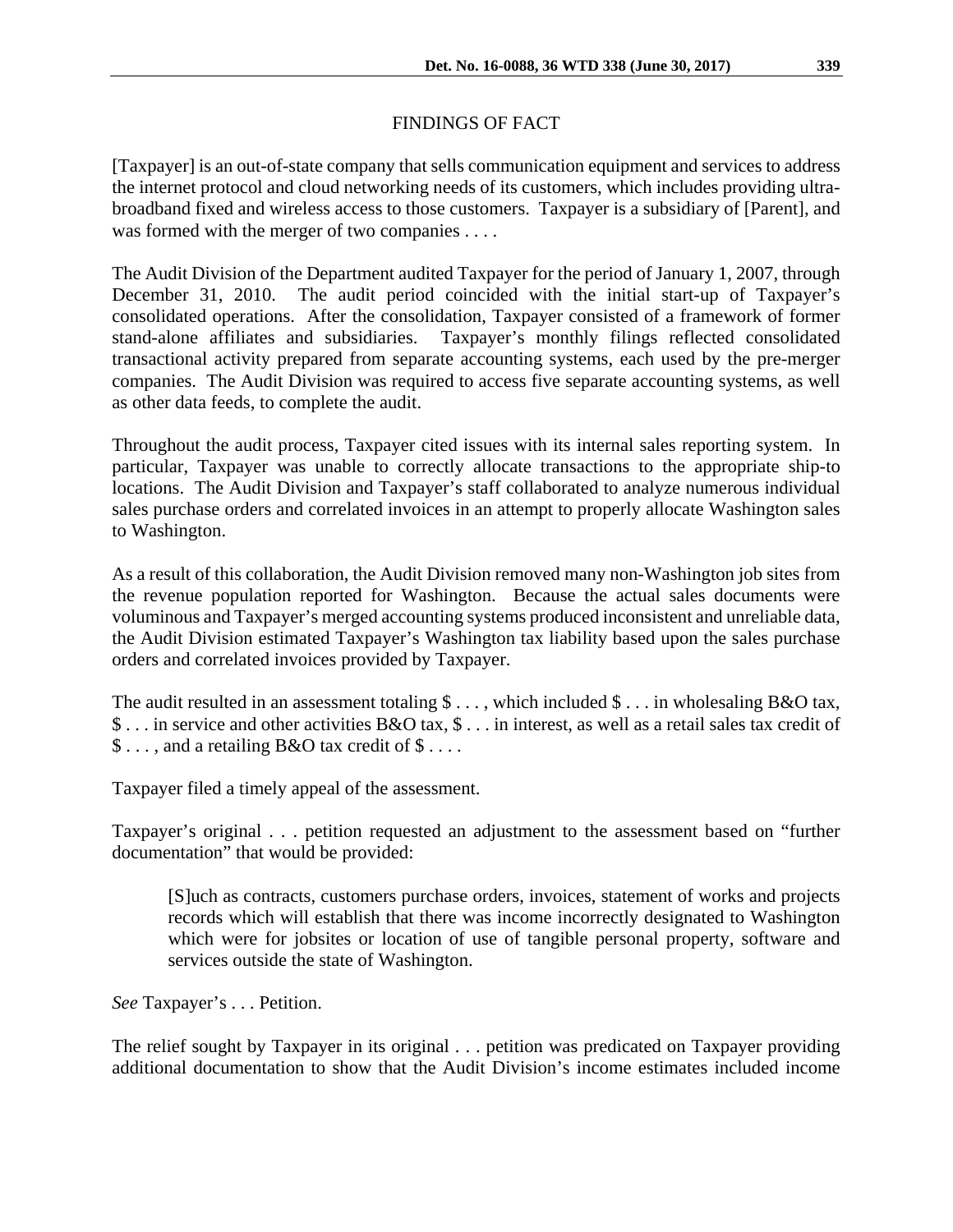earned outside of Washington. Taxpayer failed to provide any further documentation . . . relating to the Audit Division's estimates of Taxpayer's Washington sales.

After filing its initial petition, Taxpayer did, however, employ outside representation that prepared briefing and documentary exhibits relating specifically to the issue of "Discounts and Incentives." . . . Taxpayer identifies two types of discounts that it argues it is entitled to deduct from its Washington sales income: 1) "order level" discounts, and 2) "aggregate level" discounts.

Taxpayer contends that it offered "order level" discounts to certain of its customers, and that it is entitled to receive an adjustment based on those discounts. Taxpayer provided documents in the form of e-mails, price quotes, and letters with Taxpayer's vendors that show the existence of such discounts. However, Taxpayer has failed to show the actual amount of "order level" discounts on Washington sales during the audit period. Taxpayer requests an adjustment based on these discounts; but Taxpayer has not calculated the amount of "order level" discounts it gave to its customers in Washington, nor has it provided actual documentation that could be used to prove the actual amounts of those discounts in Washington. We cannot determine, on the record provided, whether the Taxpayer is entitled to deduct any additional "order level" discounts above and beyond the discounts allowed by the Audit Division.

Taxpayer further seeks an adjustment based on "aggregate level" discounts that were not previously presented to the Audit Division. The "aggregate level" discounts relate to one customer . . . ("Wireless Customer"). Taxpayer states that these "aggregate level" discounts are unique in that they are applied against the Wireless Customer's outstanding accounts receivable balance, and the discounts are not specifically taken against specific Washington sales. Indeed, Taxpayer's controller in charge of the Wireless Customer's account states that the "aggregate level" discounts are credited against Taxpayer's outstanding accounts receivable balance with Wireless Customer without taking into consideration a specific order.

## ANALYSIS

I. Taxpayer's Records Are Insufficient to Merit Adjustment of the Audit Division's Estimate of Taxpayer's Washington Income.

The term "sale at wholesale" or "wholesale sale" includes any sale of "competitive telephone service, ancillary services, or telecommunications service as those terms are defined in RCW 82.04.065," which are not sold at retail. RCW 82.04.060(1)(g). RCW 82.04.065(5) defines "competitive telephone service" as follows:

"Competitive telephone service" means the providing by any person of telecommunications equipment or apparatus, or service related to that equipment or apparatus such as repair or maintenance service, if the equipment or apparatus is of a type which can be provided by persons that are not subject to regulation as telephone companies under Title 80 RCW and for which a separate charge is made.

RCW 82.04.065(5) (emphasis added). The term "sale at wholesale" also includes the sale of "tangible personal property," which is not a "sale at retail." RCW 82.04.050(1)(a)(v). There is no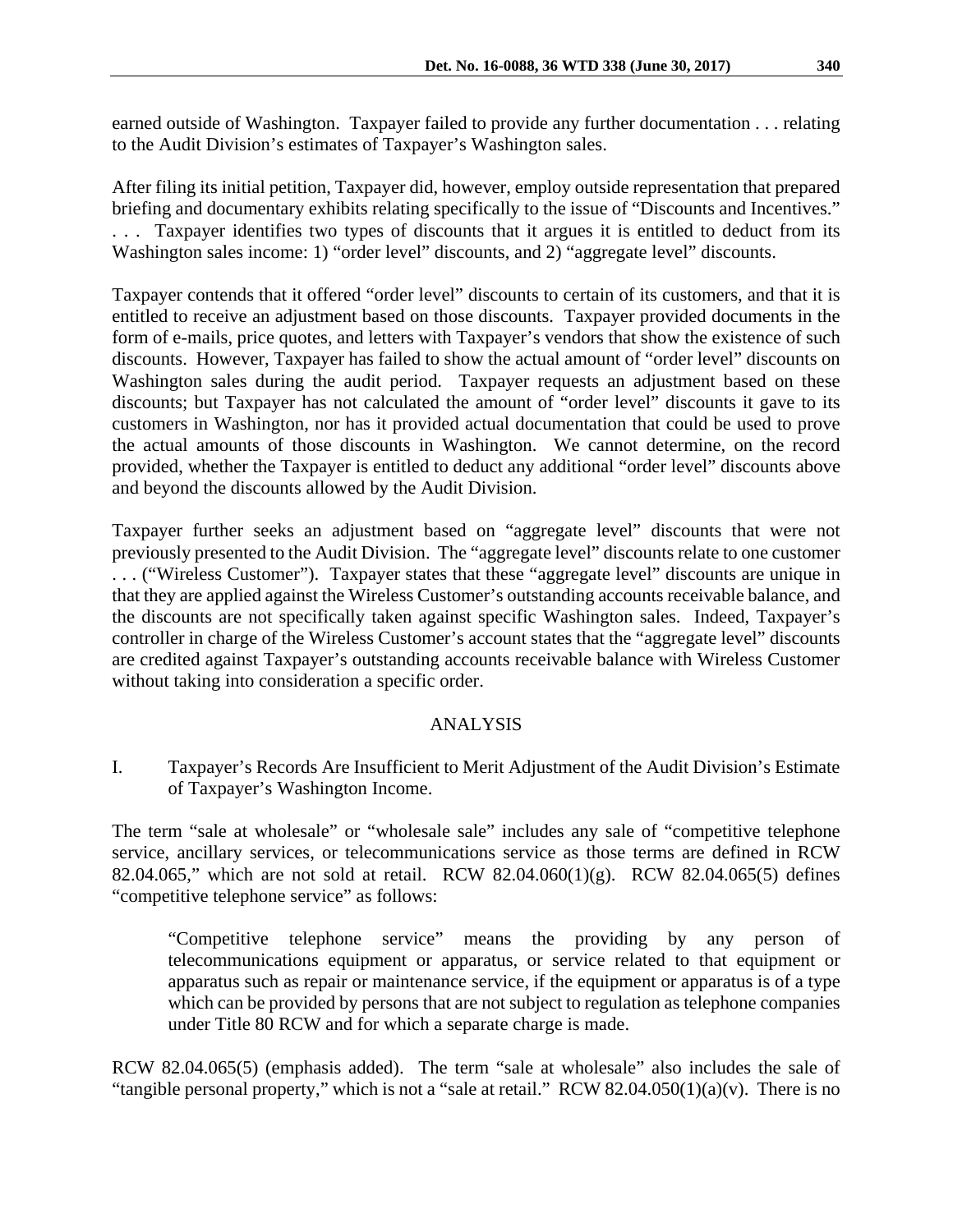dispute in this matter that Taxpayer was making both wholesale and retail-taxable sales of tangible personal property and competitive telephone services.<sup>2</sup> The assessment at issue includes the assessment of wholesaling B&O tax and credits for overpayment of retail sales tax and retailing B&O tax.

In this case, Taxpayer disputes the assessment at issue because it claims the Audit Division overstated its Washington income by including income from wholesale transactions of tangible personal property, software, and services delivered to or for use at locations outside of Washington. Taxpayer stated in its petition that it would provide documentation that proved it was assessed the wholesaling B&O tax on sales of tangible personal property made outside of Washington and wholesale competitive telephone services rendered outside of Washington. Taxpayer failed to provide any such additional documentation . . . .

RCW 82.32.070 provides that persons liable for any tax shall keep and preserve, for a period of five years, suitable records as may be necessary to determine the amount of any tax for which he may be liable. RCW 82.32.070. The statute also provides that all of these books, records, and invoices shall be open for examination by the Department. *Id*. RCW 82.32.100 provides that if any person fails or refuses to make available for examination the required records, the Department shall proceed, in such manner as it may deem best, to obtain facts and information on which to base its estimate of the tax. RCW 82.32.100. RCW 82.32A.030(3) and (8) also list as a taxpayer responsibility, the keeping of accurate business records and to timely respond to Departmental communications.

These provisions require taxpayers to provide records so that the Department may accurately determine their tax liabilities. In this case, Taxpayer's records were incomplete, inconsistent, and unreliable. During the audit, Taxpayer was unable to correctly allocate sales transactions to the appropriate ship-to locations, and was unable to substantiate the actual location of its sales of tangible personal property or competitive telephone services, either wholesale or retail. Because Taxpayer's records were incomplete, inconsistent, and unreliable, the Audit Division and Taxpayer's staff collaborated to analyze numerous individual sales purchase orders and correlated invoices in an attempt to properly allocate Washington sales to Washington.

As a result of this collaboration, the Audit Division removed some non-Washington job sites from the revenue population Taxpayer's reported for Washington, and estimated Taxpayer's Washington tax liability based upon the sales purchase orders and correlated invoices provided by Taxpayer during the audit. Taxpayer has failed to provide any additional records or documentation . . . that merits an adjustment to the estimates made by the Audit Division or the resulting estimated tax assessment. *See* RCW 82.32.100.

Taxpayer's petition is denied on any issues pertaining to the Audit Division's estimates of Taxpayer's Washington income.

 $\overline{a}$ 

<sup>&</sup>lt;sup>2</sup> The term "sale at retail" or "retail sale" includes the providing of "competitive telephone service," as that term defined in RCW 82.04.065, to consumers. RCW 82.04.050(5). The term "sale at retail" also includes "purchases for the purpose of providing tangible personal property to consumers as part of competitive telephone service. RCW  $82.04.050(1)(a)(v)$ . Previous determinations by the Department have held that Taxpayer is engaged in competitive telephone services.. *See., e.g.,* Det. No. 10-0107; Det. No. 10-0107R; Det. No. 03-0301E.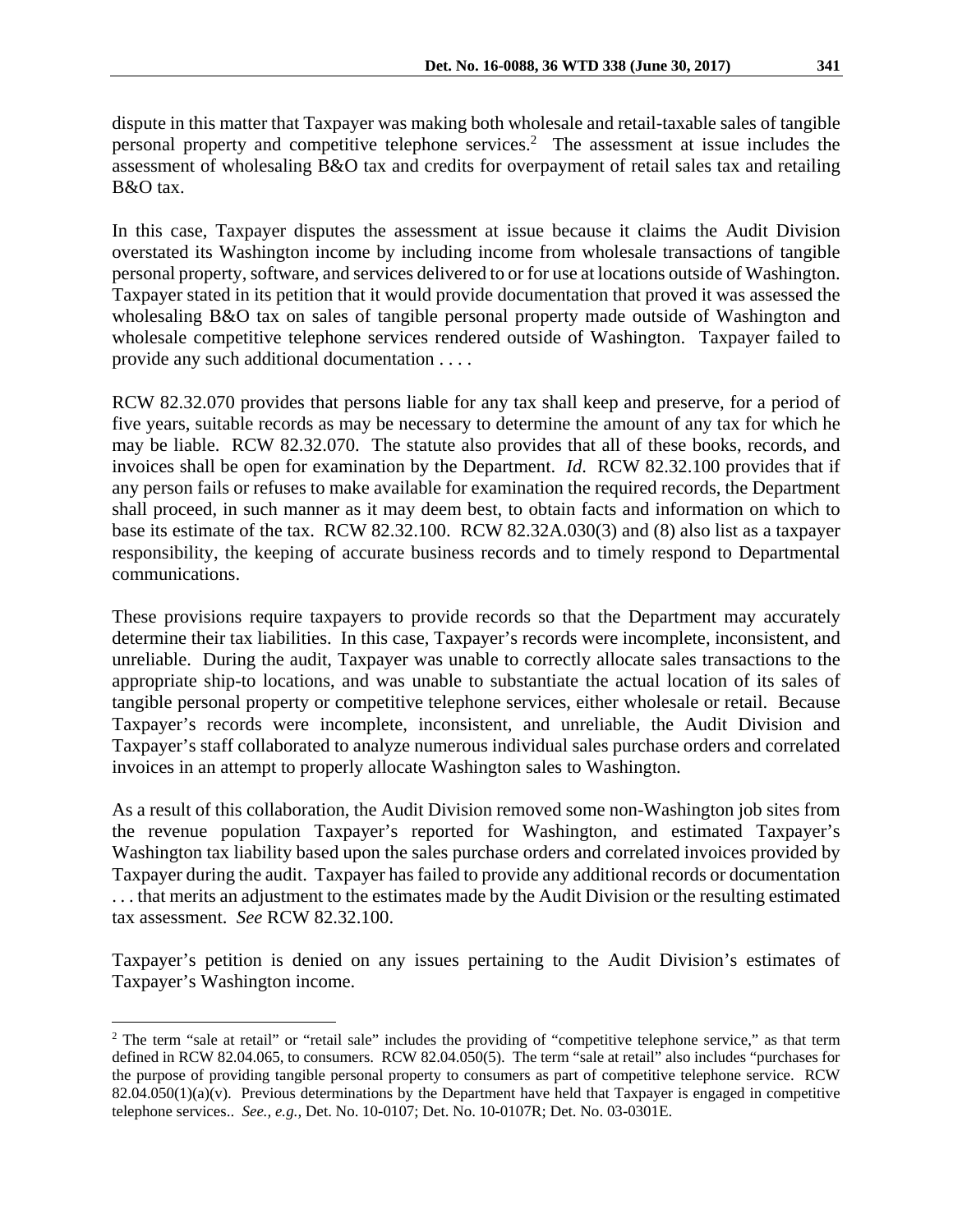II. Taxpayer is Not Entitled to An Adjustment for Discounts that it is Unable to Prove Were Actually Taken on a Particular Article.

RCW 82.04.4283 reads, in relevant part, as follows:

In computing tax there may be deducted for the measure of tax the amount of cash discount actually taken by the purchaser . . . .

RCW 82.04.4283.

WAC 458-20-108 (Rule 108) is the Department's administrative rule on returned goods, allowances, and cash discounts. It reads in pertinent part:

(7) **Bona fide discounts**. When a sale is made subject to a cash or trade discount, the gross proceeds actually derived from the selling price are determined by the transaction as finally completed. A sale is made subject to a discount when the sales price is reduced under terms known to the buyer and seller at the time of sale, and the price reduction occurs at the time of the sale or within a time agreed and understood by the parties at the time of sale.

The selling price or sales price of a service or of an article of tangible personal property does not include bona fide discounts actually taken by the buyer. The amount of bona fide discounts may be deducted only if the amount has been included in the gross amount reported.

Discounts are not deductible when the retail sales tax is based on the selling price or sales price before the discount is taken and no portion of the tax is refunded to the buyer.

Rule 108(7).

Taxpayers have a duty to maintain their records in such a manner that their tax liabilities can be determined. RCW 82.32.070. This includes a specific obligation to generate, maintain, and preserve records and documentation necessary to establish tax liability. RCW 82.32.070(1); Rule 254(2)(a). Taxpayers must keep and preserve suitable records, and make them available for examination by the Department for five years. RCW 82.32.070 and RCW 82.32A.030. Thus, according to these principles, the burden rests with the Taxpayer to provide suitable detail and information to classify the discounts as bona fide under Rule 108.

With respect to Taxpayer's "order level" discounts, we hold that Taxpayer has failed to provide adequate documentation to determine the actual amount of "order level" discounts it gave to its customers in Washington. Because we cannot determine, on the record provided, whether the Taxpayer is entitled to deduct any additional "order level" discounts above and beyond the discounts allowed by the Audit Division, we hold that Taxpayer is not entitled to deduct any additional "order level" discounts.

[Based on the limited evidence presented, it is the Department's understanding that] Taxpayer's "aggregate level" discounts are not computed with respect to particular sales, but rather are based on volume discounts for an entire class of sales. [It appears that] [s]ales prices are not reduced by